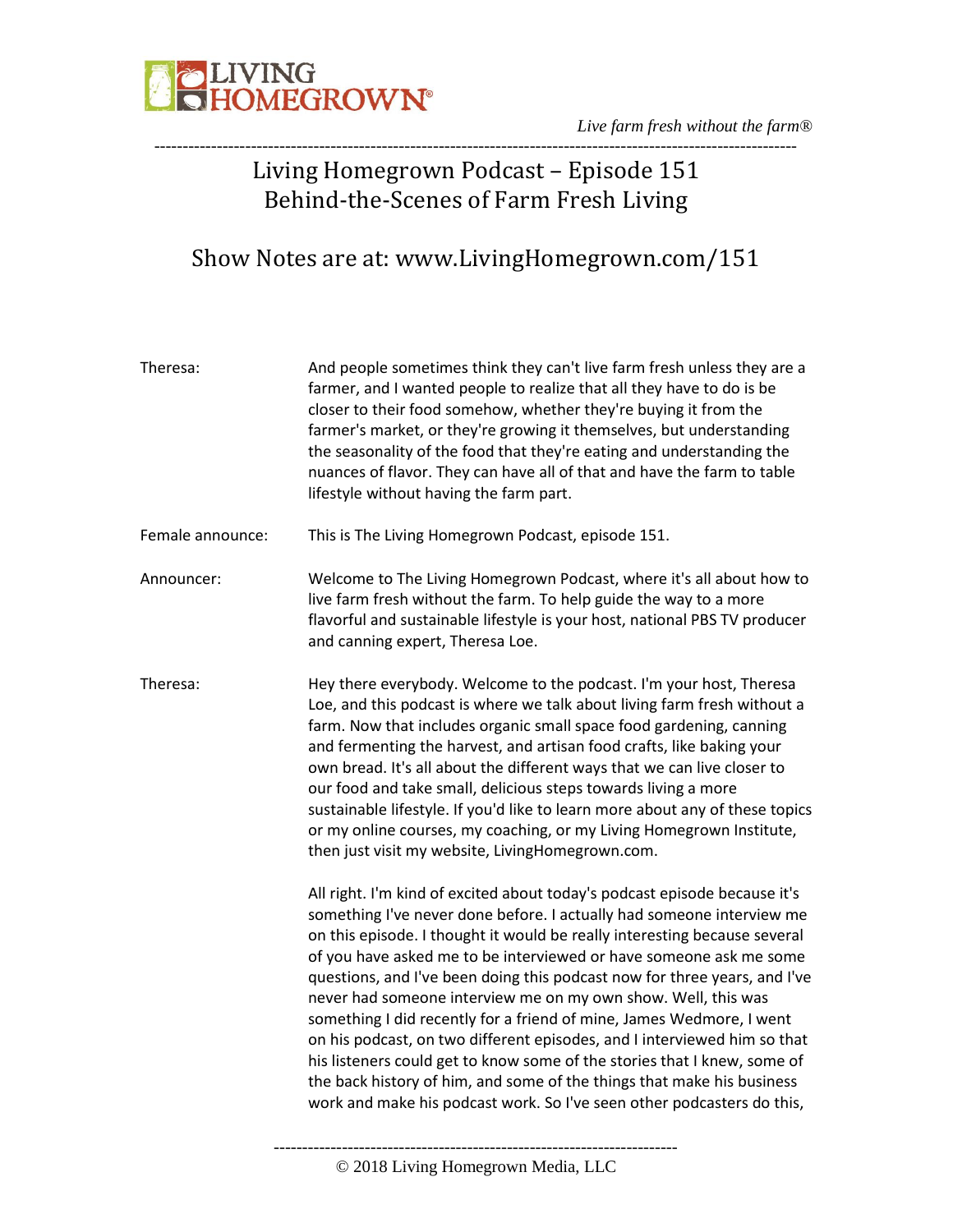

where maybe they have their spouse interview them or a friend, and I thought, "I want to do that." It was fun to do for James, so I thought it would be fun to do on this podcast.

-----------------------------------------------------------------------------------------------------------------

Well it just so happens that a member of my team, Bev Ross, is also a fellow podcaster, so I thought she would be the perfect person to bring on to interview me. Now, you probably recognize that name because Bev has also been on two other podcast episodes. She was on episode 122, Lessons from a Beginner Homesteader, because a little over a year ago, she dove into homesteading with her husband, and so I interviewed her about that whole process. And then she was just recently on again for episode 145, where we talked about raising baby goats.

Now a few months ago, Bev also joined my team. She now helps me manage my Living Homegrown Institute, my membership site, and my Facebook group that the members get, she helps me manage that, and she helps with this podcast, which is perfect because she and her friend Sam have a podcast called We Drink, We Farm. It's kind of a fun podcast, it's definitely for adults, it's kind of a ... I think the way she describes it is "adult talk about farming and drinking", so they talk about weekly farm stories, things that are happening on their farm and their farmstead, and they say that they get into slightly inappropriate fun.

So she's been doing her own podcast, she knows how to interview people, and she's on my team, she knows me, she knows a lot of the backstory, and she's just a great friend, so I thought it would be fun to have her do the interviewing. So what do we talk about? Well, we get into everything from what I'm growing in my backyard or up at my farmstead up in northern California to how I even got into a farm fresh lifestyle in the first place, what my typical day is like, all sorts of stuff. So I think you will really enjoy it, and in the show notes, I will link to everything that we talked about. Now, to get to the show notes, you go LivingHomegrown.com/151, and everything will be there, all of the links for you to dive in deeper to anything we talk about here.

Before we dive into this interview, I wanted you to know that today's episode is brought to you by my Living Homegrown Institute, which is just my monthly membership site, where you get access to an entire library of monthly master classes. Now, these classes will help you live farm fresh without the farm. In my membership, we cover everything from how to grow heirloom tomatoes and raise chickens to how to make your own homemade cheese and fermented vegetables. I believe that living an organic farm fresh lifestyle is really a journey in learning, and as we learn these different skills, such as food fermentation, and food growing, and even critter keeping, there are three distinct stages

<sup>-----------------------------------------------------------------------</sup> © 2018 Living Homegrown Media, LLC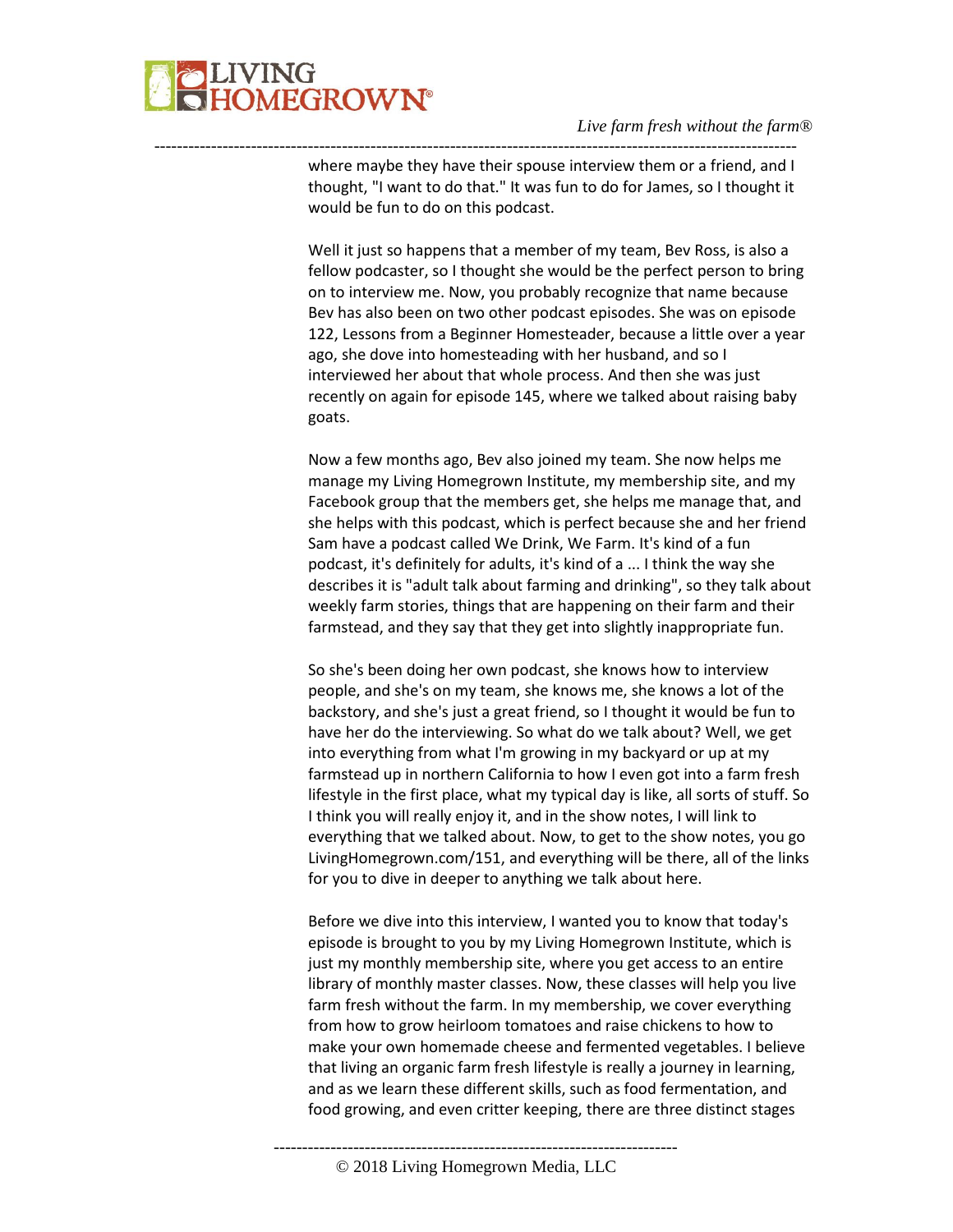

-----------------------------------------------------------------------------------------------------------------

| Bev:             | So how did you get into the farm fresh lifestyle?                                                                                                                                                                                                                                                                                                                                                                                                                                                                                                                                                                                   |
|------------------|-------------------------------------------------------------------------------------------------------------------------------------------------------------------------------------------------------------------------------------------------------------------------------------------------------------------------------------------------------------------------------------------------------------------------------------------------------------------------------------------------------------------------------------------------------------------------------------------------------------------------------------|
| Bev:<br>Theresa: | All right. So one of the things that I've always wanted to know, because<br>you live in the city, in the suburbs of Los Angeles, right?<br>Yeah, I do.                                                                                                                                                                                                                                                                                                                                                                                                                                                                              |
| Theresa:         | Yeah. Well thanks, and you probably have learned some of the answers<br>to your questions, but if  be asking things that we haven't discussed<br>yet. You're on my team so we talk a lot, but I'm excited to  yeah, I'm<br>totally  I'm a little nervous, but totally open to talk about anything you<br>want, so ask away. I'm ready.                                                                                                                                                                                                                                                                                              |
| Bev:             | Oh, you're very welcome, and, you know, it's funny, when you asked me<br>to do this, I thought to myself, "Yeah. This is something that we should<br>totally do on her show." Because I know I've been a listener almost<br>since the beginning, but the things I'm going to ask you today are things<br>that have always been in the back of my mind, so I'm imagining that<br>they're in the back of other listener's minds as well. So this is going to<br>be a fun way to get to know you better and get to know the show<br>better, and it just helps enhance the listening experience, I guess, for<br>lack of a better word. |
| Theresa:         | Sure. This is so weird, being on the opposite side of the interview, but<br>I'm excited about this. I think it will be really fun, and I'm really thankful<br>for you to do this, so thanks for asking the questions.                                                                                                                                                                                                                                                                                                                                                                                                               |
| Bev:             | Hi, Theresa. Thanks for having me on and letting me interview you.                                                                                                                                                                                                                                                                                                                                                                                                                                                                                                                                                                  |
|                  | Okay. So are you ready to learn more about me? I had a lot of fun doing<br>this, and it wasn't as scary as I thought it was going to be. So with that,<br>let's dive into the interview. This is Bev Ross interviewing me, Theresa<br>Loe.                                                                                                                                                                                                                                                                                                                                                                                          |
|                  | If you're looking at creating a farm fresh lifestyle for yourself, and you're<br>curious where you fall on that growth scale with all the different skills,<br>then I have a free resource for you. It's my Farm Fresh Success Path that<br>my students use inside my learning institute, and it will help you decide<br>where you are on your own journey, the characteristics of that stage,<br>and some action steps and information to take you to the next level. To<br>get to the Success Path PDF, you just go to LivingHomegrown.com/Path,<br>that's P-A-T-H, and you can download it there for free.                       |
|                  | for growth. We start out being curious, we move into experimentation,<br>and eventually, we grow into mastery of these different skills.                                                                                                                                                                                                                                                                                                                                                                                                                                                                                            |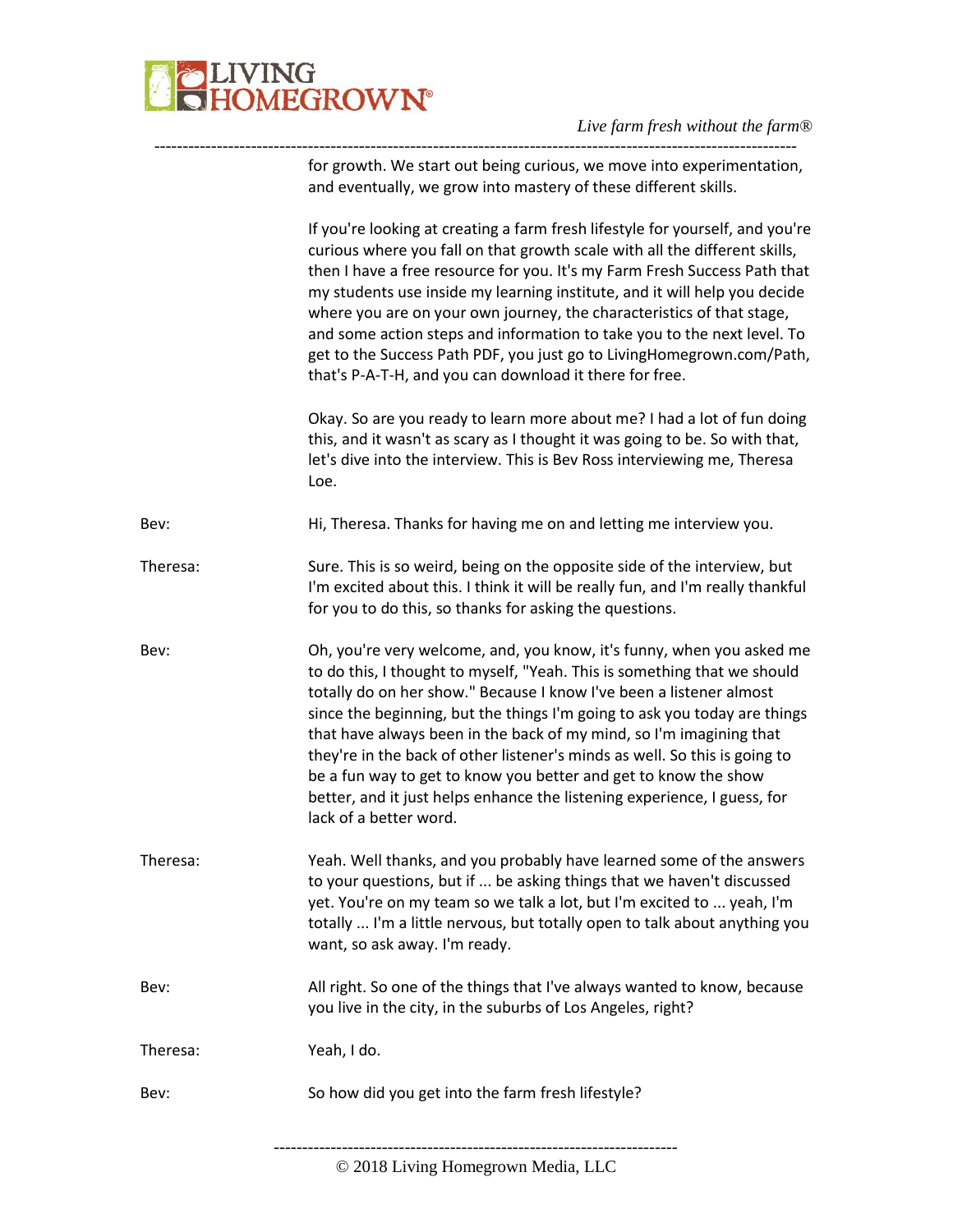# JVING<br>HOMEGROWN®

### *Live farm fresh without the farm®*

----------------------------------------------------------------------------------------------------------------- ----------------------------------------------------------------------- Theresa: That's a really good place to start. Okay, so yes, I live in Los Angeles, I live right in the heart of Los Angeles, but I'm at the beach, so I actually have a beach, I'm in a beachy community, I'm a mile from the ocean, so we have cooler climate here. And the way I got into this lifestyle is really because my parents lived this way. We always had a garden, we lived in the Pasadena area, right by ... near the Rose Bowl, we totally had really hot summer weather, so we had a great, sunny backyard, and my parents grew food just for fun because my mom loved to cook, so she loved to grow tomatoes and herbs and things for her cooking, and my dad was really into growing roses, so we always had a garden, and I grew up at my mom's apron strings learning how to cook. Then we also loved to do crafts and how-to projects, my dad loved to do woodworking and things like that, so we were always into food. I grew up being a foodie. We were always into food. I didn't have chickens growing up, I didn't have goats or anything like that, but it was something I always wanted, I wanted to be more connected to my food, I wanted to live that lifestyle because I loved food so much and I knew that fresh ingredients, in season ingredients, really made a difference. But as I grew up, I didn't want to move out to the country, I wanted to stay in the city, so I started growing things in my backyard when I went off to college just so that I would have the freshest ingredients and the freshest herbs, and when I got married, luckily my husband totally supported me in having backyard chickens and homesteading in my backyard just so that I could have the absolute freshest ingredients and things that I couldn't find at the grocery store. So I was starting to use things in my cooking that I couldn't find anywhere else, and since I loved to garden, I was like, "I'll just grow that myself." So I started doing that, and I just kind of learned to grow intensively in a really small area. But it was something I guess I just learned as a child because I loved food. So for me, the connection is delicious food, and that's how I got into everything. Bev: That's so neat. I think that story really resonates with a lot of people. That's sort of how I think a lot of us get excited about our food and fresh ingredients. That's the first time you start putting your hands in the dirt. Theresa: Yeah, exactly. And I was in the dirt ... this sounds so funny, but I was in the dirt as a little kid because my mom was out there, so I would be sitting right next to her, and I'm actually playing in the dirt, and I'm growing my own little flowers. I was really into flowers growing up, so yeah, I think once you get that in you ... and it's not difficult to do. You learn it as a child, and it's not hard. Not everything works, and it's okay to fail, and you learn patience. You learn a lot of life skills being a gardener and even raising animals, so yeah, I think it's a great place to start and it's where a lot of people start.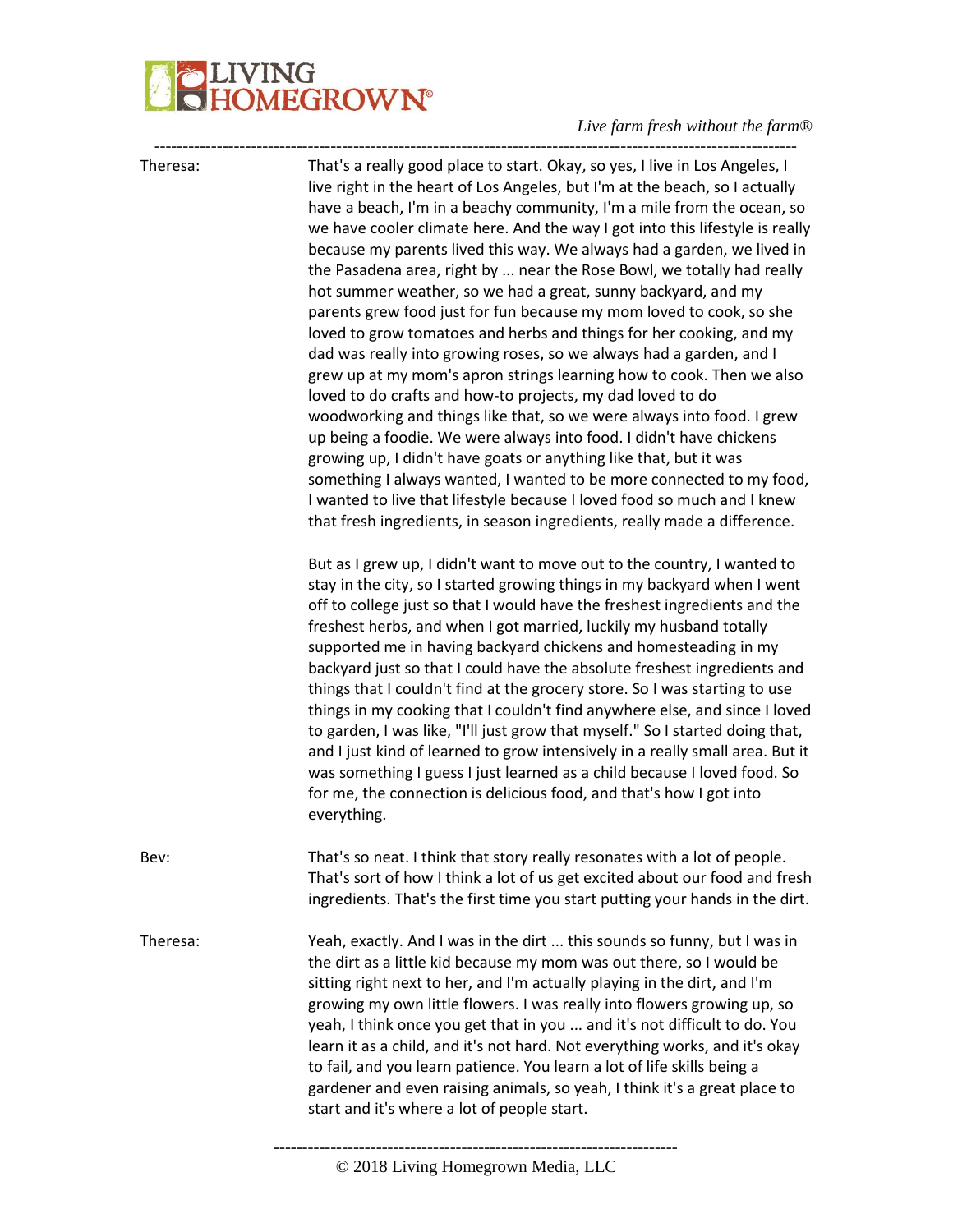# VING<br>DM<mark>EGROWN°</mark>

*Live farm fresh without the farm®*

----------------------------------------------------------------------------------------------------------------- Bev: So what do you currently have growing in your backyard? Theresa: I have a lot of things. Right now ... in case anyone doesn't know, I only have one tenth of an acre here in Los Angeles, the property is at a prime, so we all have very small backyards, but I pack a lot into that small space. So pretty much every space that is dirt has something growing in it that is edible. And a lot of people are even surprised, if you look at the landscape, you wouldn't even realize that some of the things were edible until you walk up and you're like, "Oh my gosh, that's celery." You didn't even realize celery was growing right there next to the roses. So I have three chickens right now in my backyard, so they have their own little section and their own little chicken coop, but in order to get more food in my space, I have espaliered apple trees around the perimeter. So I have about five apple trees, and we get a lot of fruit from those apple trees, but they're all espaliered, which is ... it's just a technique for growing the tree flat against a fence so that you can get a lot in that space without putting shade on the garden in front of the trees. So then, around the perimeter also, I have these four foot beds, and I grow all different kinds of herbs, I probably have about 50 different types of herbs, I have a lot of vegetables, I have some fruit, and I also have some container citrus trees because I don't have a lot of space for a lot of trees, so I only need a lemon or two every once in a while for my cooking, so what I do is I grow those lemon trees in containers. So I have a lot of container plants that I move around the garden when something gets empty. I also have flowers. I have a lot of roses. I do eat my roses, so they're all organic. I grow them for decorations, for garnishes, I like to make things with them. They're all growing in organic ways so that I can use them if I want to eat them, but I also like to have flowers, not only for the beauty that they bring, but they also draw in the pollinators. So I have different flowers mixed in all throughout my garden, so it's not just a green vegetable garden, it's kind of a cottage-y garden, and that's what I have going on. Bev: Oh man, that sounds so pretty. So what is the most unusual vegetable that you think you have right now? Theresa: Unusual vegetables, okay. I've got several that I'm growing right now, and I may butcher the names or may not know the names, but I will put in the show notes below the podcast, in our show notes, I will put all the links to the different vegetables, but I like to grow some unusual radishes, like watermelon radish, which is kind of fun if you have kids

<sup>-----------------------------------------------------------------------</sup> © 2018 Living Homegrown Media, LLC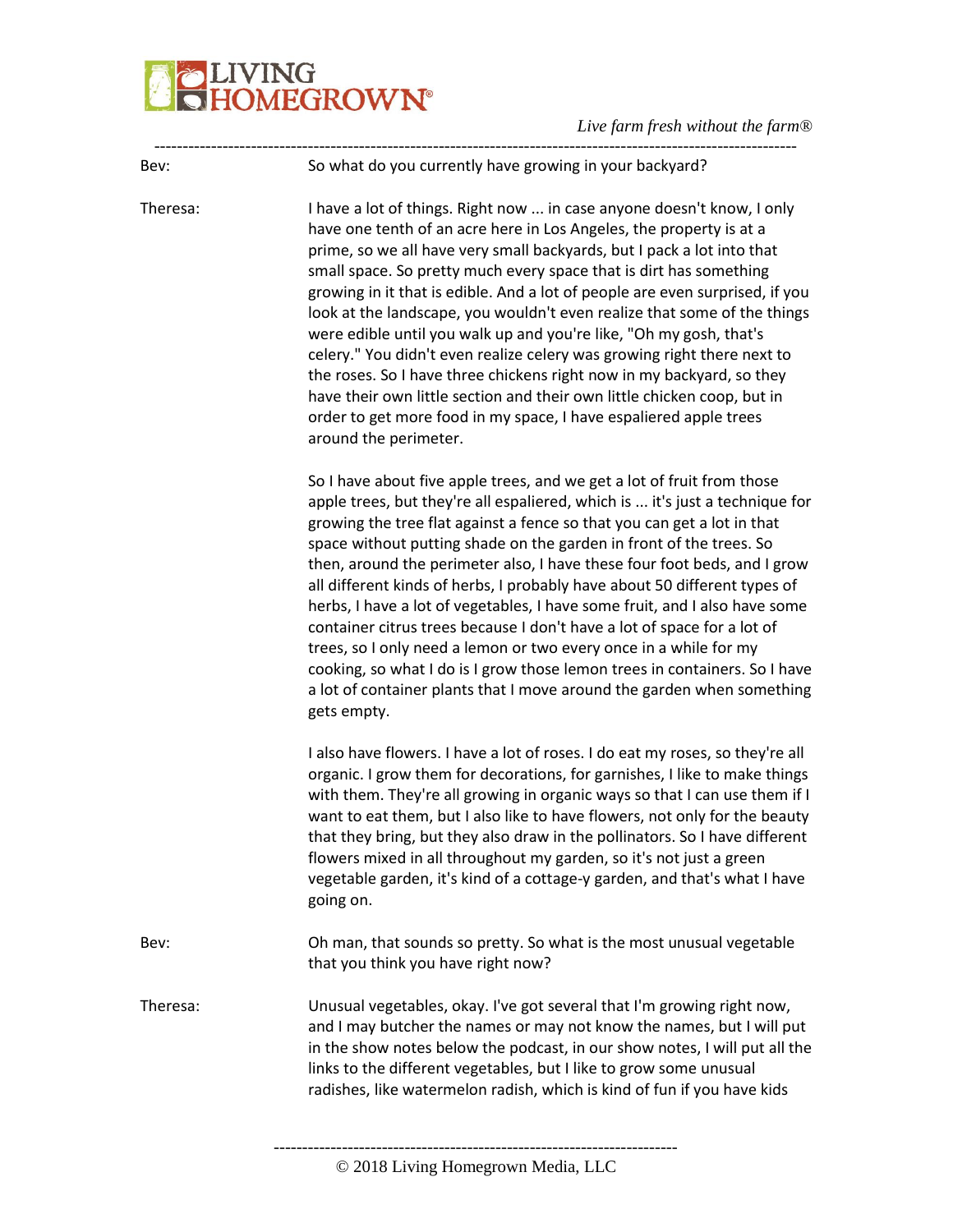

because when you slice it, it actually does look like a watermelon on the inside, it's got red, and it totally looks like a little tiny watermelon. It doesn't taste like a watermelon, though, it has the spice of a radish. But I also love to grow really unusual colored carrots. That's something that I'm always adding in succession in my garden so that I can always be harvesting them. Carrots come in all different colors other than orange. You can get white carrots, and red carrots, and all different shades in between, so I love to always be growing different carrots, and I actually just mix them up. I always have different seeds. When I harvest them, I just sprinkle in new carrots in that area or in another area if I'm rotating. I also like to grow different types of zucchini because I love zucchini, and we do make a lot of chocolate zucchini bread, that's one of the things that my kids love. But I sometimes can grow too much, so I try to only grow one of each type. There's one that is round, I think it's called eight ball zucchini, I'm not 100% sure, but it's round and it's not quite as prolific as my other zucchinis, so I like having it because I can just harvest one every once in a while and it doesn't take up a huge amount of space. It grows in a very small space. I actually have that one in a container. So I'm always switching things out, but then of course, when it comes to any sort of seed growing, that's what's fun about it, is you might see something you've never grown before in a seed catalog, and for like a dollar or a dollar fifty, you can order those seeds and give it a try. It's not a big investment, and yet you might find something totally new that you've never experienced before. So that's what's fun about growing things yourself from seed in your own backyard. You can grow anything. Bev: Oh yeah, definitely. And I love those watermelon radishes, the kids, I can actually get the kids to eat those because they're so cool looking. Theresa: Yeah, and that's something we should talk about because if you have kids, there are really beautiful vegetables that you can grow, and when a kid plants it themselves or is part of the growing of it, they are so much more likely to actually eat it, and that's what's so cool about gardening with your kids. Bev: Oh yeah, for sure. So one of the things that you have talked about on the podcast before is your family's farmstead that's up north from where you guys live, and I've always been curious, what is the farmstead? How did you get a farmstead? What is this? Theresa: Yeah, I sometimes talk about it, and I always realize afterwards I don't really give the backstory on that, so people write to me afterwards, so I'm glad you asked that, that's actually a really good question. So about

-----------------------------------------------------------------------------------------------------------------

-----------------------------------------------------------------------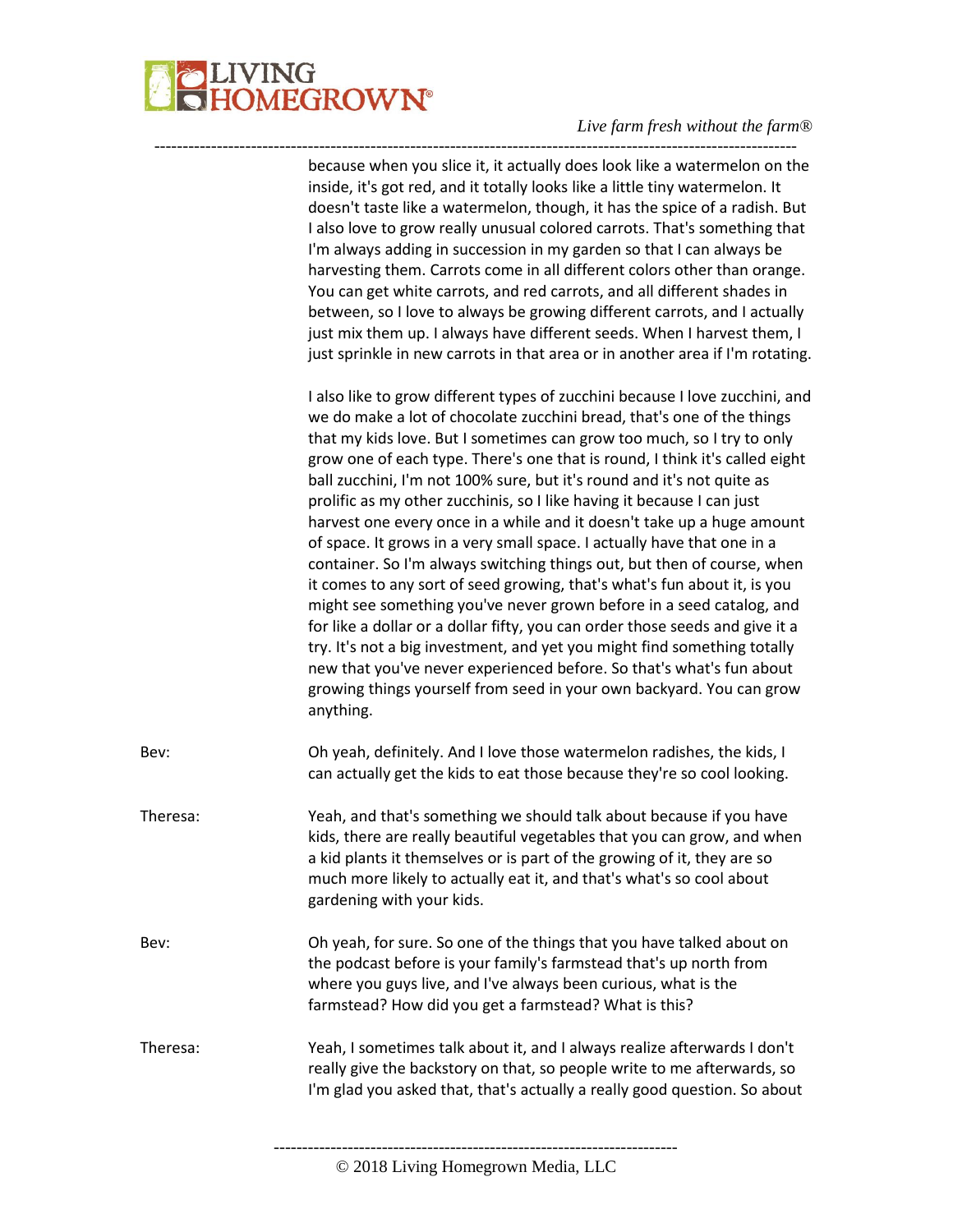

five years ago ... let me back up even further. My parents have property up in the Sierra Nevada, where they have a log cabin that my dad built, and it's kind of a vacation property for the family, and it's just four or five acres of property. Now, right nextdoor to that was a farmstead that was fourteen acres, and it went up for sale about five years ago, and I really ... my husband and I really wanted it because we knew it had an heirloom orchard that has about 60 trees on it, and whoever purchased it, no doubt, was going to tear out that orchard, and was going to probably subdivide it, and we wanted to preserve it, plus it had this beautiful old 1892 farmhouse that was in desperate need of restoration on the property.

-----------------------------------------------------------------------------------------------------------------

So we ended up purchasing it with my parents, and all of us together started refurbishing it. Since that time, my husband and I have purchased it back from my parents, my father passed away about three years ago, so my mom can't maintain it, so now my husband and I have purchased the property, so we are still working to restore it. And I have already pretty much restored the heirloom orchard, which had been in horrible disrepair because an elderly woman had lived there, her husband and she had purchased it and owned it for like 40 or 50 years, but prior to that was when the trees were planted. So some of these trees are really ancient, old heirloom apple trees, and although she had cared for the trees, as she got older, they were not cared for, so they were kind of rat's nests, and I think anyone else would have just torn them out. But I knew the potential was in there for these to have incredible flavor, they were still producing, and she and her husband had had an organic farm there. They had just kind of been homesteading, they were, in the '60's and '70's, had been homesteading and selling their produce.

So the property had always been kept organic, which is another thing I loved about it, so we purchased it and I got some help from a local apple farmer, and started working on restoring those trees. We have so many different types of fruit. It's not just apple trees, although there's a lot of apple trees. We discovered, which we didn't even know until we started pruning and waiting for the fruit, it was kind of like a discovery, we discovered that we had pear trees, and apple trees, and cherry trees, and peaches, and it was kind of a shock when we also had this whole bramble area and we cleaned it out and discovered that there were grape vines there, and that there had apparently been a little grape vineyard growing with beautiful grapes. They started producing grapes immediately as soon as they got sunshine. I don't know how they lived under all those brambles, but they're ancient. Really, like 50, 60 year old grape vines, and they still are giving fruit.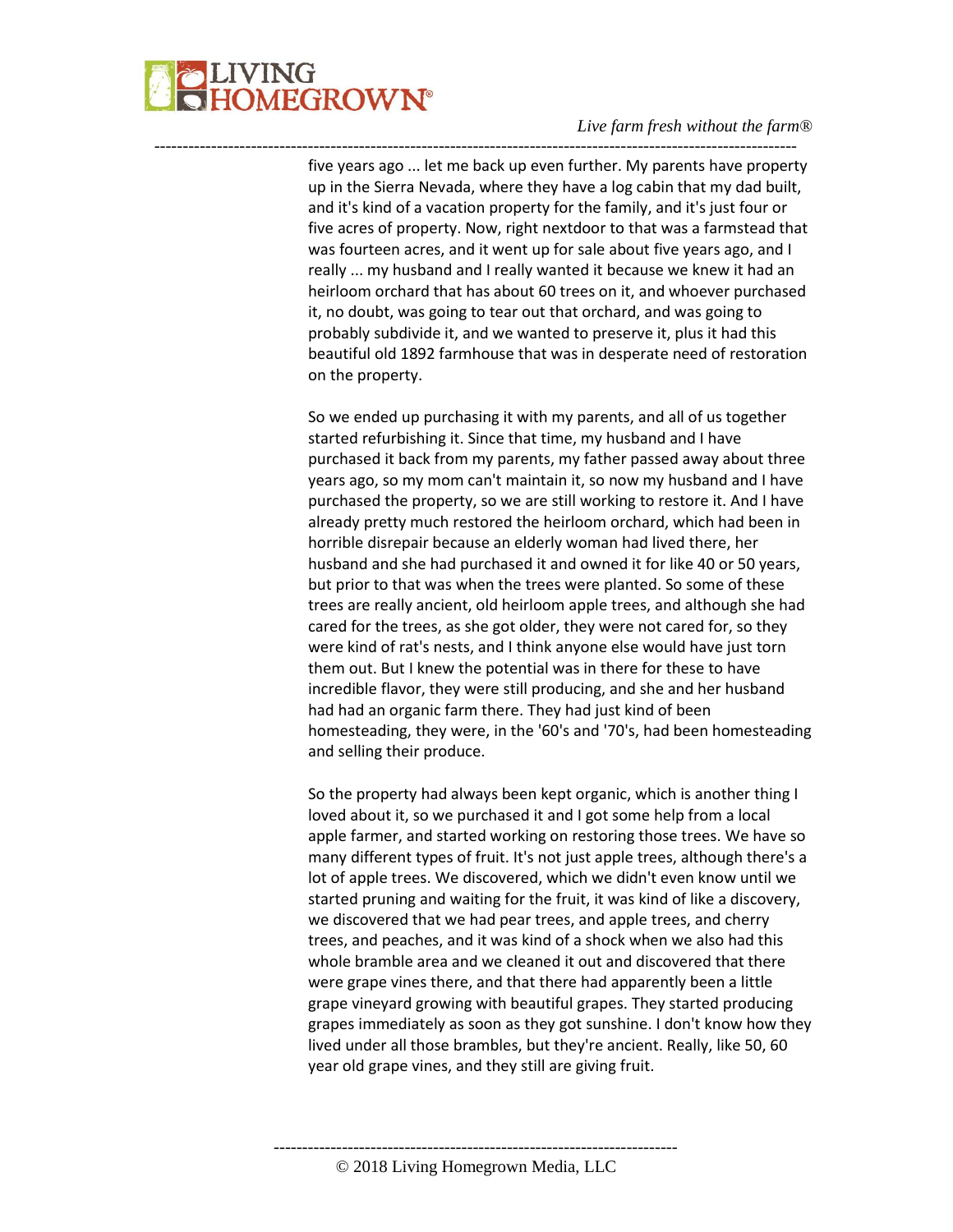

|          | So it became this quest with my family and especially with me, that I<br>wanted to discover what flavors were here on the property. So we've<br>since planted some  where there were some blank spots, or where<br>trees had decayed or died, I replanted a couple things. I've planted<br>some pluots, which are apricot/plum, and some pluerry, which are<br>plum/cherry combination, they're absolutely delicious, I also planted<br>some persimmon and quince so that I could  those are just things that<br>I love to cook with so I wanted to have those on the property. And we<br>have already restored the downstairs of the farmhouse, and it's been<br>this adventure, really, and eventually, my husband and I are going to<br>move there and live on the property, so it's  but it's a total of fourteen<br>acres, we have a caretaker who lives there now and takes care of it, and<br>then we go up there each month and we work on the property. So when<br>I talk about it, when I have all this fruit and we're making all these<br>things, all the canning that we're doing up there, that's why, because we<br>have so much fruit. Right now, we're giving all that fruit to our<br>neighbors since we're not there to use all of it. |
|----------|-----------------------------------------------------------------------------------------------------------------------------------------------------------------------------------------------------------------------------------------------------------------------------------------------------------------------------------------------------------------------------------------------------------------------------------------------------------------------------------------------------------------------------------------------------------------------------------------------------------------------------------------------------------------------------------------------------------------------------------------------------------------------------------------------------------------------------------------------------------------------------------------------------------------------------------------------------------------------------------------------------------------------------------------------------------------------------------------------------------------------------------------------------------------------------------------------------------------------------------------------------------|
| Bev:     | You know, you answered one of my questions without me asking it. I<br>was going to say, wow, you guys are putting so much work into this<br>place, is it eventually going to be your forever home? And it sounds like<br>that's what you guys are working towards. It looks so cool.                                                                                                                                                                                                                                                                                                                                                                                                                                                                                                                                                                                                                                                                                                                                                                                                                                                                                                                                                                      |
| Theresa: | Yeah. Absolutely. And right now, we have the downstairs and that's<br>where we stay, but eventually, we'll get the upstairs finished up and<br>we're going to move there. My son, right now, is in high school, so we<br>don't want to make him leave until he's in college, but that's our plan. It<br>should be really fun.                                                                                                                                                                                                                                                                                                                                                                                                                                                                                                                                                                                                                                                                                                                                                                                                                                                                                                                             |
| Bev:     | Yeah, definitely. So we know that you do a lot of canning and food<br>preservation, how did you get into canning? How did you become the<br>canning expert that you are now?                                                                                                                                                                                                                                                                                                                                                                                                                                                                                                                                                                                                                                                                                                                                                                                                                                                                                                                                                                                                                                                                              |
| Theresa: | Yeah, so I actually have a degree in engineering. I went through school,<br>and upon graduation, realized that that was not my passion. I have an<br>aptitude for it, but it's not my passion. Everyone in my family is an<br>engineer, so that's kind of whey I went that direction. But while I was<br>working as an engineer, I decided to go back to school, so I started<br>studying sustainable horticulture at UCLA, and I also went through their<br>Culinary Arts Certificate Program, which is basically cooking school, you<br>have to wear the chef coat, you're learning how to be a chef in a<br>kitchen. I went through all of that program. And I decided that really<br>what I  the reason I was doing this was that I loved to cook, I loved to<br>garden, and I was trying to learn how to be a better cook of what I was<br>growing.                                                                                                                                                                                                                                                                                                                                                                                                  |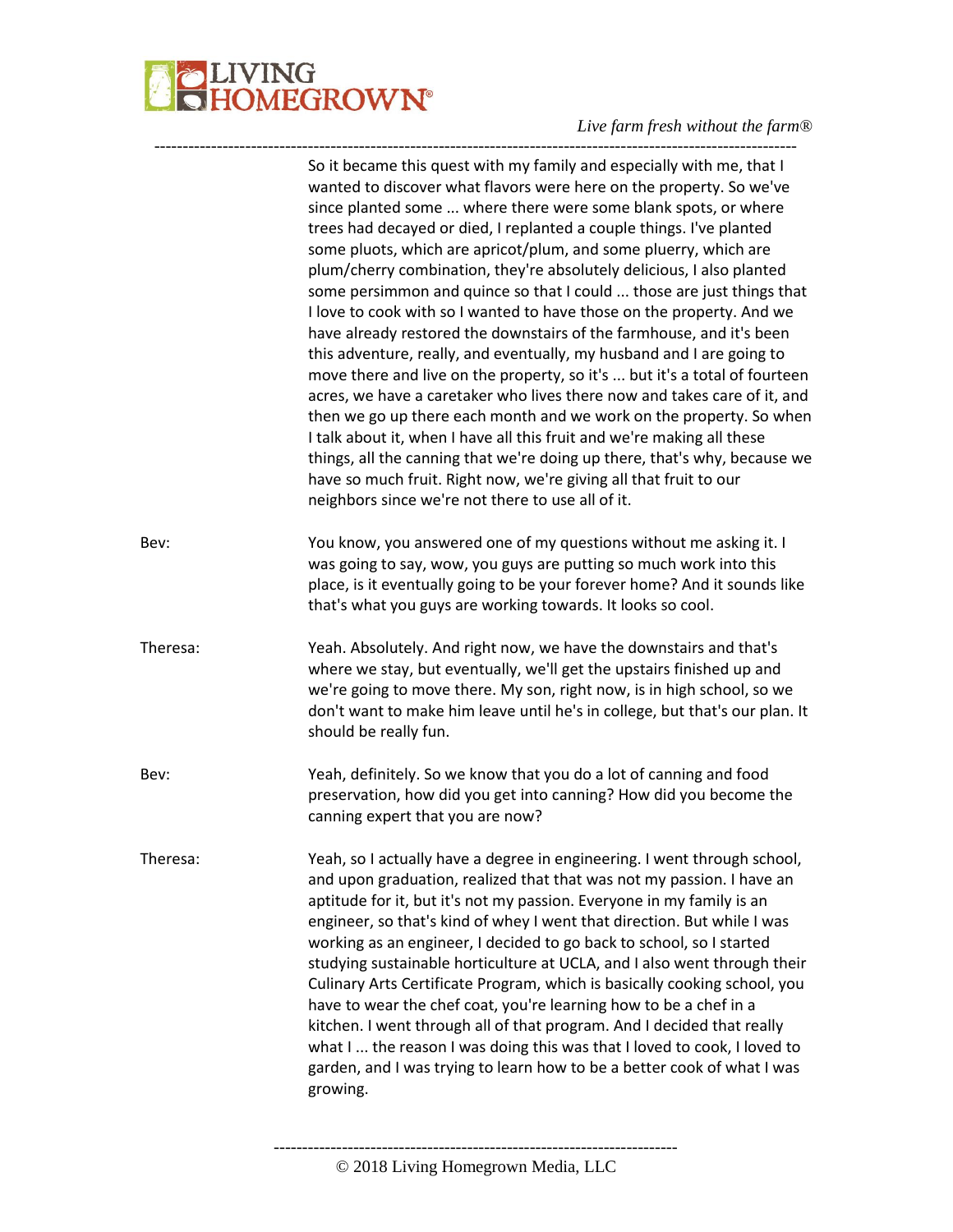

|          | And I also had canned my whole life because my parents did, but I<br>wanted to make sure I was doing it properly, so I went through the<br>Master Food Preserver Program in Los Angeles. And it's actually through<br>the extension service. So I went through that whole program, got<br>training there, but I also got culinary arts training so that I really learned<br>how to make everything that I was doing taste better. There's little<br>tricks for bringing out the nuances of fruits and vegetables, and that's<br>what I learned how to do by going through the culinary school stuff. And<br>I was doing all of this at night. I did it for several years while I was<br>working as an engineer. |
|----------|-----------------------------------------------------------------------------------------------------------------------------------------------------------------------------------------------------------------------------------------------------------------------------------------------------------------------------------------------------------------------------------------------------------------------------------------------------------------------------------------------------------------------------------------------------------------------------------------------------------------------------------------------------------------------------------------------------------------|
|          | I started my blog in 2008, so quite a long time ago, ten years ago, and I<br>started writing for different publications, and I eventually started<br>working for a TV show, for Growing a Greener World, and because I was<br>already doing all this and had all the training and the certifications, I<br>started teaching people how to can on our PBS show, Growing a<br>Greener World. So that's how I became the canning expert. It was<br>something I was doing, but I also wanted to make sure I was doing it<br>right, so I got all the training that I could so that I understood food<br>safety, and I also understood the nuances of flavor.                                                         |
| Bev:     | Oh yeah, I think that's one thing that people forget about when they<br>start to garden, is that you can't use everything that grows right away<br>when your garden isn't doing very well. So learning how to can safely,<br>and learning how to can so you can get the best flavor possible are both<br>so important. It's an important part of being a gardener, if you're<br>interested in keeping your harvest.                                                                                                                                                                                                                                                                                             |
| Theresa: | Yeah, well we put all that work into it, the last thing we want to do is<br>end up throwing it away because we didn't get to eat it. If you've ever<br>grown something like zucchini, you know there's only so much you can<br>give away before people are hiding from you because they don't want<br>you to share, like, "No more zucchini. I'm so over zucchini." So having a<br>way to preserve it so that it doesn't go to waste is really important.                                                                                                                                                                                                                                                       |
| Bev:     | So what is your family life like? I know we've heard about your husband<br>and we've heard about your sons, but only in passing.                                                                                                                                                                                                                                                                                                                                                                                                                                                                                                                                                                                |
| Theresa: | Yeah, I guess I don't talk about them very much, because now my kids<br>are older, both my boys are teenagers, but when I first started writing<br>online or even podcasting, they were younger, so I didn't talk about<br>them that much, but now I feel like they're old enough, they wouldn't<br>care one way or another. But yeah, I've been married now for, gosh, 28<br>years, to Rick, and he's not a gardener, but he will help me with<br>whatever I need. If I pull up with a truckload full of bark or compost or                                                                                                                                                                                    |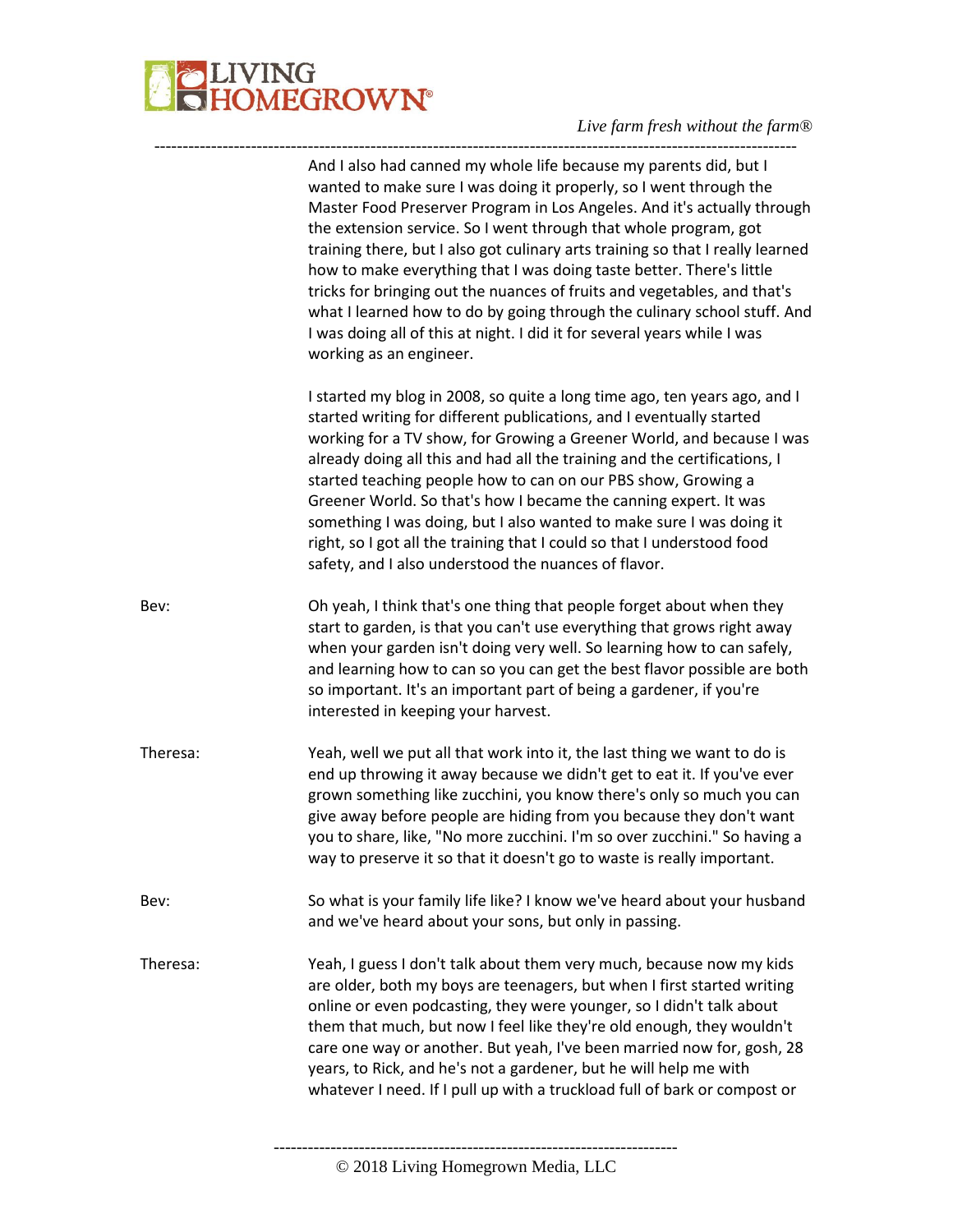

---------------------------------------------------------------------------------------------------------------- whatever, he's always willing to roll up his sleeves and help me there, so that's really why I'm able to do what I do, he's not gardening out there with me, but he definitely helps with whatever I'm working on, I just have to point him in the right direction. And my two boys, Dylan and Trevor, Dylan is going into being a sophomore in college, I can't believe that, and he's studying computer science. And Trevor is going to be a senior this year, and he's either going into engineering or physics, he hasn't decided. But what's cool about my kids is that they definitely help with everything I have going in the backyard. A lot of people ask me about traveling, because I travel a lot, both for the PBS show and for my own business, and they're always saying, "Who's taking care of the garden and the chickens?" And my kids are usually doing that. My kids will water, they take care of the chickens every day, they raise those chickens as babies, so they're super helpful around the house and they actually know how to cook a few things, too. I always tell them, "One day, your wife is going to thank me because you know how to cook. This is important." Bev: Yeah, definitely. So what does your typical day look like? I know you're so busy with the PBS show, and the podcast, and your garden, and your chickens, and your farmstead. What does a day look like for you? Theresa: What does a day look like? Actually, a day is never quite the same, every day is a little bit different, but I do have a routine. I have a morning routine that I do every day, and I'm actually a very early riser, and people are like, "Oh yeah, okay. So you get up at what, six?" No, actually I get up at 4:30. I start my day at 4:30 in the morning, and it's not that I'm setting an alarm, I don't set an alarm, that's just what time I wake up. And it's really from working on the TV show for as long as I have. I'm in Los Angeles, everyone else on the show is in Atlanta, so they're three hours ahead. So if they're out in the field when we would be doing a show that I might be in charge of, they would be out in the field at 6:00 in the morning, which, for me, is 3:00 in the morning, so I needed to be up early in case they needed me. But now, it's just like that's my body clock now. So I love getting up at 4:30 in the morning. I have several hours before anyone else wakes up, and I get the majority of my work done in that timeframe because there's no interruptions, it's very quiet. But I have a morning routine, I meditate every day, that probably sounds really weird, but I do, I meditate every day, I have some time where I read every day, and the night before ... the way I'm so productive is the night before, I pick what I'm going to be working on the next day, and I usually have three top things that I need to accomplish the next day, and after my morning routine, I start with what's most important, and I get that done first in that quiet moment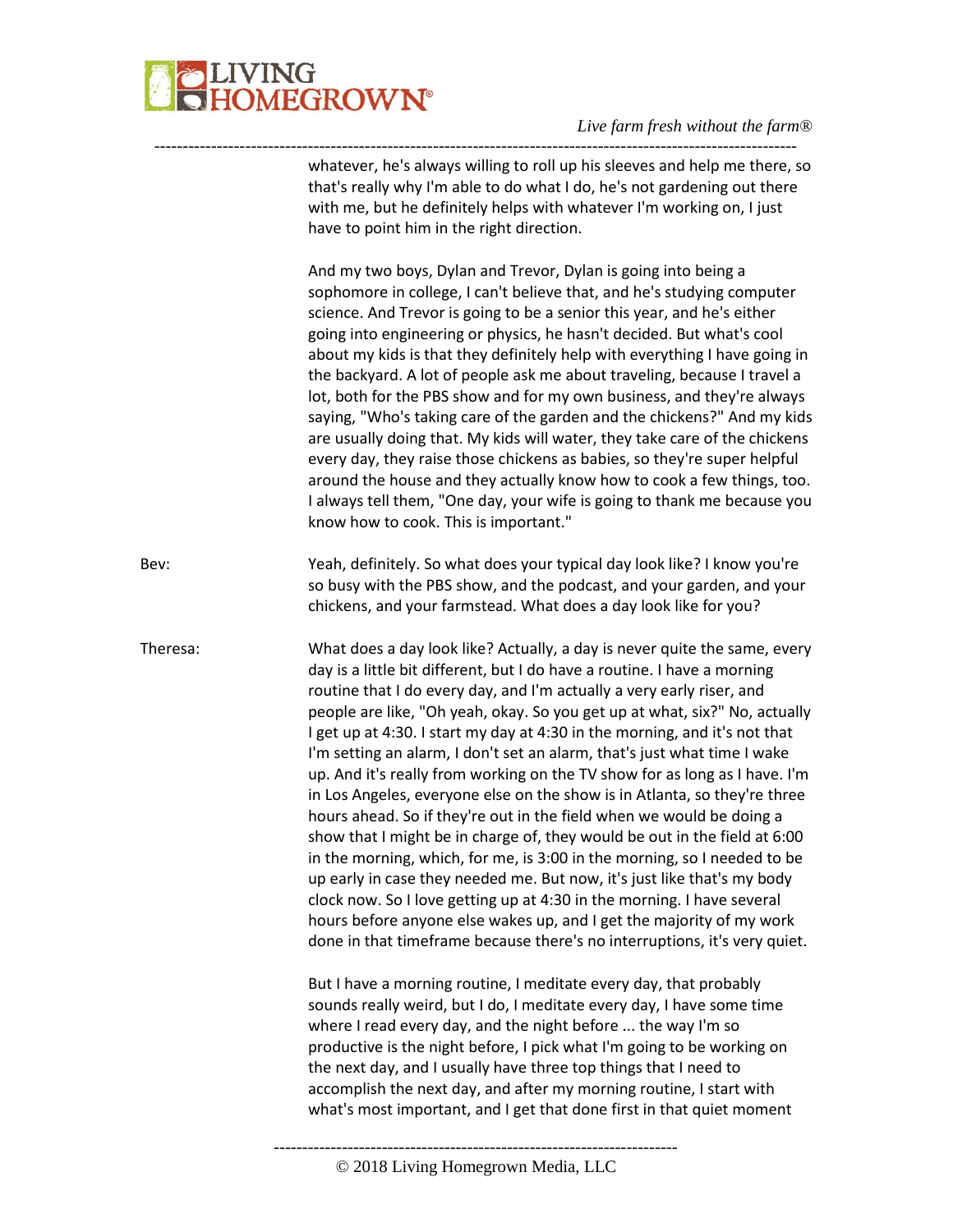# **BELIVING**<br>**BELIVING**<br> **BELIVING**

|          | from 4:30 to 6:30 before anyone else in the family wakes up. But the<br>rest of my day is really split between my Living Homegrown stuff, like<br>my membership content for my membership site, or recording this<br>podcast, and then it's also split between my business coaching, really<br>50/50. So about half my work week is with my business coaching, my<br>one-on-one clients or my group coaching program, and then the other<br>half is on my Living Homegrown content, like this podcast.                                                                                                                                                                                                                                                                                                                                                                                                                                                            |
|----------|-------------------------------------------------------------------------------------------------------------------------------------------------------------------------------------------------------------------------------------------------------------------------------------------------------------------------------------------------------------------------------------------------------------------------------------------------------------------------------------------------------------------------------------------------------------------------------------------------------------------------------------------------------------------------------------------------------------------------------------------------------------------------------------------------------------------------------------------------------------------------------------------------------------------------------------------------------------------|
| Bev:     | So I don't think most listeners know that you're a business coach. What<br>kind of clients do you coach? Are they just related to the farm fresh<br>lifestyle, or do you coach other types of businesses? Tell us about that.                                                                                                                                                                                                                                                                                                                                                                                                                                                                                                                                                                                                                                                                                                                                     |
| Theresa: | It's funny. Right as I was saying that, I thought, "People aren't going to<br>know what I'm talking about when I say business coaching." It's good<br>you asked that question. Yes, I am a business coach, and some of my<br>clients are farm fresh type people, and it's something I've been doing<br>for the last couple years under the radar, so really, I never talk about it<br>on the podcast. I might have mentioned it very briefly before, but it's<br>really half my business is that I coach people, usually how-to experts,<br>they could be writers, like garden writers, or cookbook authors, but I<br>have other types of how-to experts, too, and I teach them how to<br>basically digitize their expertise into online courses and memberships<br>like I have done. I teach them how to actually create the courses, how<br>to market it, how to think like a CEO, I basically teach them how to run<br>an online business in a profitable way. |
|          | So I started doing this a couple of years ago because I was being very<br>profitable and my business was taking off, and people who knew me in<br>the industry came to me and said, "Can you show me how you did<br>that?" So I started doing some coaching on the side, and that turned<br>into a group coaching program. I have one-one-one clients, but the<br>types of people I do, I have farmers, I have photographers, I have a dog<br>trainer that I've taught, I even have some brick and mortar people who<br>are taking their brick and mortars onto  more online. But a lot of<br>garden writers, absolutely, and a lot of cookbook authors because they<br>were following me already, so that's why. But it's really fun. I love doing<br>it.                                                                                                                                                                                                        |
| Bev:     | That's really neat. I had no idea that you did business coaching until I<br>joined your team.                                                                                                                                                                                                                                                                                                                                                                                                                                                                                                                                                                                                                                                                                                                                                                                                                                                                     |
| Theresa: | Yeah, I just talked to someone yesterday who was like, "I had no idea<br>you did that." And it's like, the reason I haven't promoted it is because I<br>already have a four month wait list, so as soon as I let people know, I<br>got so inundated that I really  there aren't enough hours in the day.                                                                                                                                                                                                                                                                                                                                                                                                                                                                                                                                                                                                                                                          |
|          |                                                                                                                                                                                                                                                                                                                                                                                                                                                                                                                                                                                                                                                                                                                                                                                                                                                                                                                                                                   |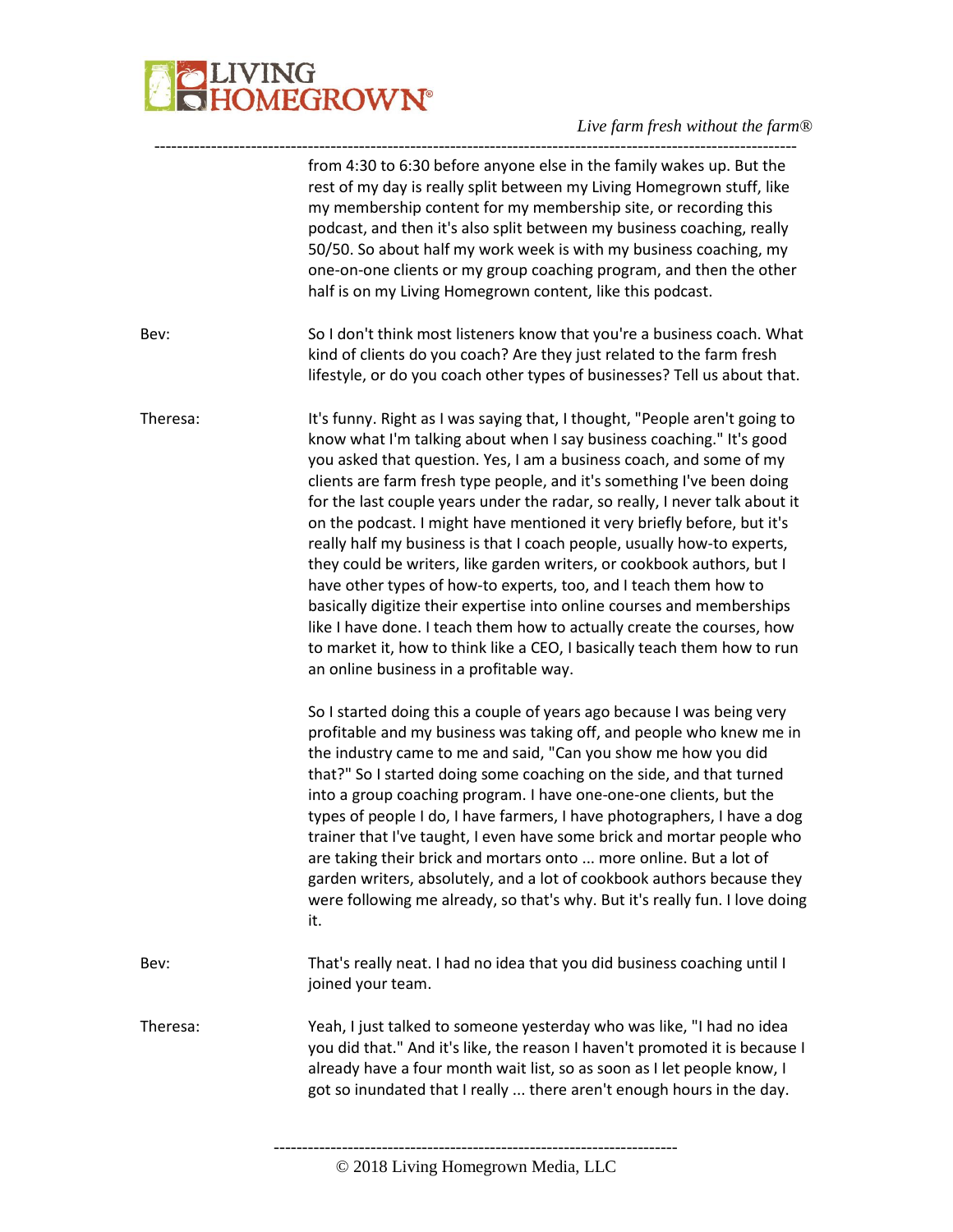

|          | But now, I'm starting to create group programs, and I teach people in<br>larger groups, and it's working out really great so I can reach more<br>people. So yeah, I am going to be getting the word out on it more, but<br>I've been doing it for years, just quietly on the side, like you have to<br>know the secret handshake to know about it, but yeah, it's been fun.<br>Very, very rewarding, and I love doing it and seeing people take their<br>ideas and get it to more people because that's really  that's the thing,<br>and I think that anyone who is in this space, whether you are teaching<br>classes on your farm, or you're someone who is teaching in person<br>recipe classes, or workshops, or teaching people how to bake, the thing<br>is that you can  when you're only one person teaching a group in a<br>room, you can only reach those people. |
|----------|-----------------------------------------------------------------------------------------------------------------------------------------------------------------------------------------------------------------------------------------------------------------------------------------------------------------------------------------------------------------------------------------------------------------------------------------------------------------------------------------------------------------------------------------------------------------------------------------------------------------------------------------------------------------------------------------------------------------------------------------------------------------------------------------------------------------------------------------------------------------------------|
|          | And when you take it online, this whole world opens up to you, and<br>that's how I got my business to be successful. It's now a multiple six<br>figure business, and it's because I started teaching canning online, and<br>getting people to  getting me to reach a bigger audience so that I<br>could help people. That's really what it's all about. So in our area of farm<br>fresh, there's so many different things that people can teach, from<br>taking care of goats, to how to grow vegetables in your backyard, and<br>it's a really great thing to teach online, and I love to help people do that.                                                                                                                                                                                                                                                             |
| Bev:     | And one of the other things that you do, too, I don't hear you promote<br>it very often, but you actually also teach a lifestyle productivity course.                                                                                                                                                                                                                                                                                                                                                                                                                                                                                                                                                                                                                                                                                                                       |
| Theresa: | Yeah.                                                                                                                                                                                                                                                                                                                                                                                                                                                                                                                                                                                                                                                                                                                                                                                                                                                                       |
| Bev:     | So you help people that are in this realm manage their time better so<br>that they can actually get all their stuff done. Maybe you can expand on<br>that better than I can.                                                                                                                                                                                                                                                                                                                                                                                                                                                                                                                                                                                                                                                                                                |
| Theresa: | Yeah, you just nailed it. You totally nailed it. I do, and it is something<br>that I haven't promoted really a lot, it was something I kind of started<br>because I was getting people asking, "How do you do so much?" Which<br>is what you alluded to also, and being super organized helps, but there's<br>also some tricks to it, like having a routine. When we have really<br>productive habits, then it makes it very easy. If we wake up in the<br>morning and say, "What should I work on today?" We probably won't<br>have a really productive day. But if the night before, we figure out what<br>are the most important things to cover, and, "What should I do first?<br>What's the most important thing?" We can end up getting those things<br>done and out of the way before we're checking our email, because<br>that's really one of the tricks.          |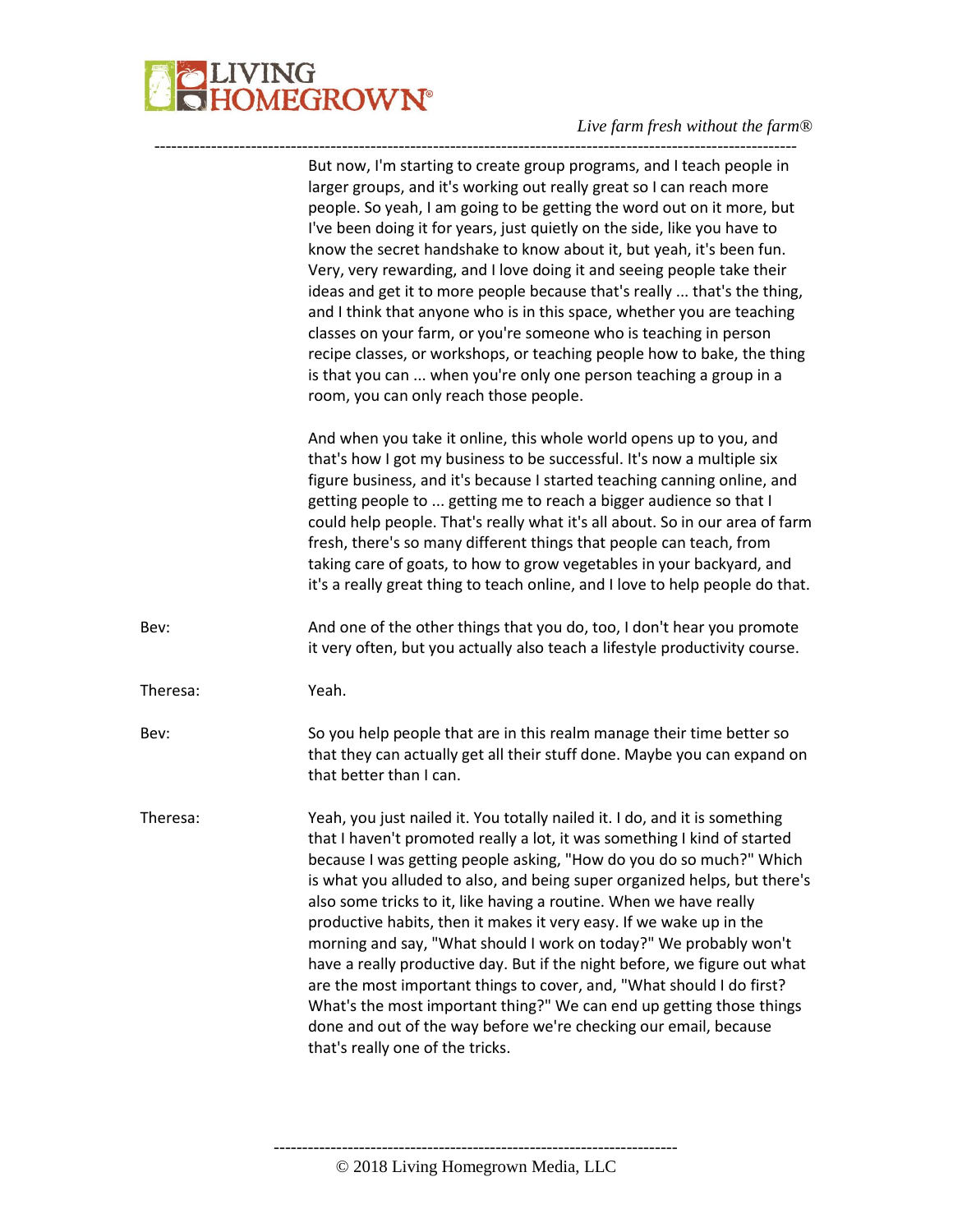

|          | I do not look at my email first thing in the morning until after I've had<br>my two hours of my special focused time in the morning. The only time<br>that's different is if my crew, the PBS crew, is out in the field and I know<br>they're going to need me, but really, if they needed me, they would text<br>me. So I know that if it's an emergency, even you guys on my team, you<br>would text me if it was like, "The website is down." You would be<br>texting me at four o'clock in the morning, but otherwise, if it's an email,<br>it can wait until I get my most important thing done. And for someone<br>on a farmstead or someone with a farm, there are always so many<br>things that need to get done, and when we wake up in the morning and<br>then decide, we might not get what's the most important.                                                                               |
|----------|------------------------------------------------------------------------------------------------------------------------------------------------------------------------------------------------------------------------------------------------------------------------------------------------------------------------------------------------------------------------------------------------------------------------------------------------------------------------------------------------------------------------------------------------------------------------------------------------------------------------------------------------------------------------------------------------------------------------------------------------------------------------------------------------------------------------------------------------------------------------------------------------------------|
|          | So I'm always looking, what's the one thing that I should get done, that<br>by doing that makes the other things easier? And sometimes, there's<br>something on our farm. "If I could just get the fence finished, then<br>everything else would fall into place." Well that should be what you<br>work on first every day until it's done, so that's how  yes, I do teach<br>about productivity, too, so I'm glad you brought that up.                                                                                                                                                                                                                                                                                                                                                                                                                                                                    |
| Bev:     | Well it's so smart. I don't know if this ever happens to you, but I've had<br>people accuse me of not sleeping because of how many things I have<br>my fingers in. And I'm like, "No, I get eight hours of sleep a night." I have<br>to because if I don't, then I can't function. My brain just is not at its full<br>octane. I can't think, I can't do all of the things, I can't organize, so-                                                                                                                                                                                                                                                                                                                                                                                                                                                                                                          |
| Theresa: | No, you're so right. And that's something that's really important that I<br>think a lot of people, especially moms, don't think about, but we have to<br>have self care. We have to take care of ourselves in order to be taking<br>care of our families, or being able to take care of our animals or our<br>gardens. If we're not taking care of ourselves, there's no energy left to<br>take care of anyone else. It's like what they say when you're on an<br>airplane, put on your own oxygen mask first. That's so important. So<br>yes, I'm glad you brought that up, though, yes, I do get sleep. I don't<br>sleep eight hours, but I do get some sleep and I go to be really early, like<br>nine o'clock, I'm conking out. I'm not this big night owl, I'm a morning<br>person, and everyone has to know what's their zone of genius. For me,<br>it's first thing in the morning. That's my time. |
| Bev:     | It's so good to know that. Yeah, I was going to say, not everybody needs<br>eight hours of sleep like I do. It took me years to figure out that was<br>what I needed, but some people are just find on six or seven.                                                                                                                                                                                                                                                                                                                                                                                                                                                                                                                                                                                                                                                                                       |
| Theresa: | Yeah. You have to know. Actually, they say eight hours is really what we<br>should have, but I usually run about seven hours, that's good for me.                                                                                                                                                                                                                                                                                                                                                                                                                                                                                                                                                                                                                                                                                                                                                          |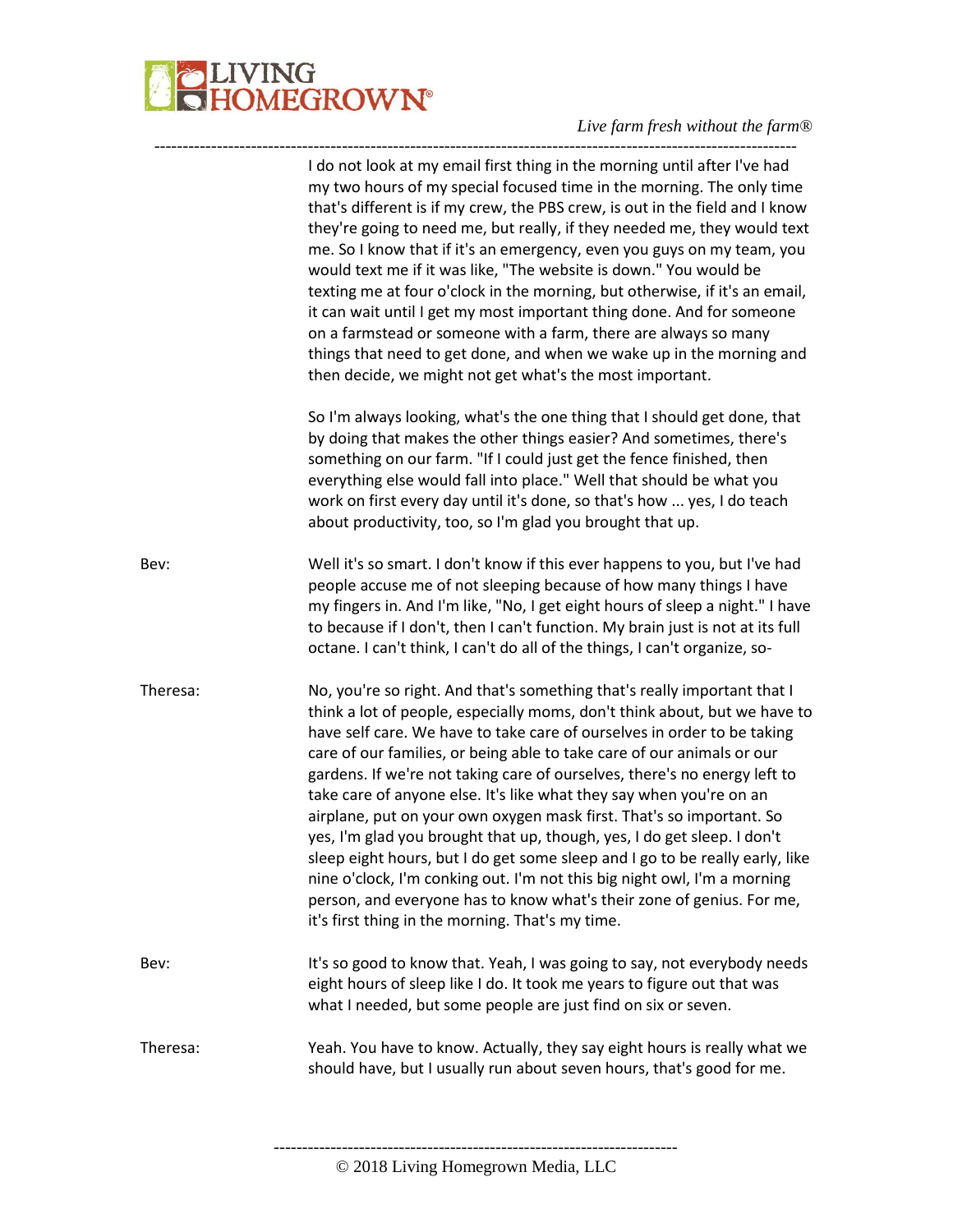# **BELIVING**<br>**BELIVING**<br> **BELIVING**

| So how do you get this podcast all put together? What's the inner<br>Bev:<br>workings behind all of this?<br>Theresa:<br>you first started, right?<br>Bev:<br>that? That can't be right. I'm not imagining this properly."<br>Yeah. When I first started the podcast, it was just me doing it, and it<br>Theresa:<br>now have it down to about six hours, but it's a team effort, and that<br>or maybe a book has crossed my desk and I want to interview the<br>to cover, how I want to cover it, the questions I would be asking, all of<br>her the name of the person and she coordinates it, but that is a time<br>someone to be on the show.<br>So she handles that, she handles the calendar, and then on recording<br>write up some notes and send them off to you, and you take that and<br>you create the show notes for the show. And that means putting<br>together the graphics that go with it and all of that. And meanwhile, I<br>sends it back, and then we create transcripts from that, any content<br>that people can download it.<br>All of that, but on top of that, we have to release it and market it. So<br>that means the social media that goes with it, getting it loaded up so<br>the marketing copies so that people really understand what they're<br>a really tight system, I have it all documented from doing it all these |                                                                                                                                                                                                                                                                                                                                                                                                                                                                                       |
|--------------------------------------------------------------------------------------------------------------------------------------------------------------------------------------------------------------------------------------------------------------------------------------------------------------------------------------------------------------------------------------------------------------------------------------------------------------------------------------------------------------------------------------------------------------------------------------------------------------------------------------------------------------------------------------------------------------------------------------------------------------------------------------------------------------------------------------------------------------------------------------------------------------------------------------------------------------------------------------------------------------------------------------------------------------------------------------------------------------------------------------------------------------------------------------------------------------------------------------------------------------------------------------------------------------------------------------------------------------|---------------------------------------------------------------------------------------------------------------------------------------------------------------------------------------------------------------------------------------------------------------------------------------------------------------------------------------------------------------------------------------------------------------------------------------------------------------------------------------|
|                                                                                                                                                                                                                                                                                                                                                                                                                                                                                                                                                                                                                                                                                                                                                                                                                                                                                                                                                                                                                                                                                                                                                                                                                                                                                                                                                              |                                                                                                                                                                                                                                                                                                                                                                                                                                                                                       |
|                                                                                                                                                                                                                                                                                                                                                                                                                                                                                                                                                                                                                                                                                                                                                                                                                                                                                                                                                                                                                                                                                                                                                                                                                                                                                                                                                              | You know this answer. We had talked about this being a good question<br>to ask. This is a question that a lot of people ask about the podcast, and<br>you were probably surprised when you saw how much goes into it when                                                                                                                                                                                                                                                             |
|                                                                                                                                                                                                                                                                                                                                                                                                                                                                                                                                                                                                                                                                                                                                                                                                                                                                                                                                                                                                                                                                                                                                                                                                                                                                                                                                                              | Oh yeah, I was totally surprised, because I had always just pictured you<br>sitting there with a laptop getting it all. And I was like, "How does she do                                                                                                                                                                                                                                                                                                                              |
|                                                                                                                                                                                                                                                                                                                                                                                                                                                                                                                                                                                                                                                                                                                                                                                                                                                                                                                                                                                                                                                                                                                                                                                                                                                                                                                                                              | would take me fifteen, 20 hours the first couple ones that I did because<br>there are a lot of moving parts, and I think people don't realize that. We<br>includes the editor doing it too, but first of all, what I do is I pick a topic,<br>author, and I put in almost an hour usually figuring out what it is I want<br>that. Then Kayla, who is also on our team, she sets it all up. So I just give<br>consuming effort going back and forth, getting everything all set up for |
|                                                                                                                                                                                                                                                                                                                                                                                                                                                                                                                                                                                                                                                                                                                                                                                                                                                                                                                                                                                                                                                                                                                                                                                                                                                                                                                                                              | day, I record, and it's usually an hour per episode because it takes about<br>45 minutes to record the person, and then when I'm done, I spend a few<br>minutes recording the intro and outro right after we're finished. Then I<br>send the raw footage, or the raw audio, to the editor, and he edits and<br>upgrades that we've promised, like if there's a recipe that goes with it,<br>we have to create the PDF, and we have to connect that and make it so                     |
|                                                                                                                                                                                                                                                                                                                                                                                                                                                                                                                                                                                                                                                                                                                                                                                                                                                                                                                                                                                                                                                                                                                                                                                                                                                                                                                                                              | that it goes to iTunes and all of our feeds properly, and then writing all<br>getting. And then sending the newsletter. So believe it or not, we've got<br>years, and we just follow a process. And when you started, I just handed                                                                                                                                                                                                                                                   |

<sup>-----------------------------------------------------------------------</sup> © 2018 Living Homegrown Media, LLC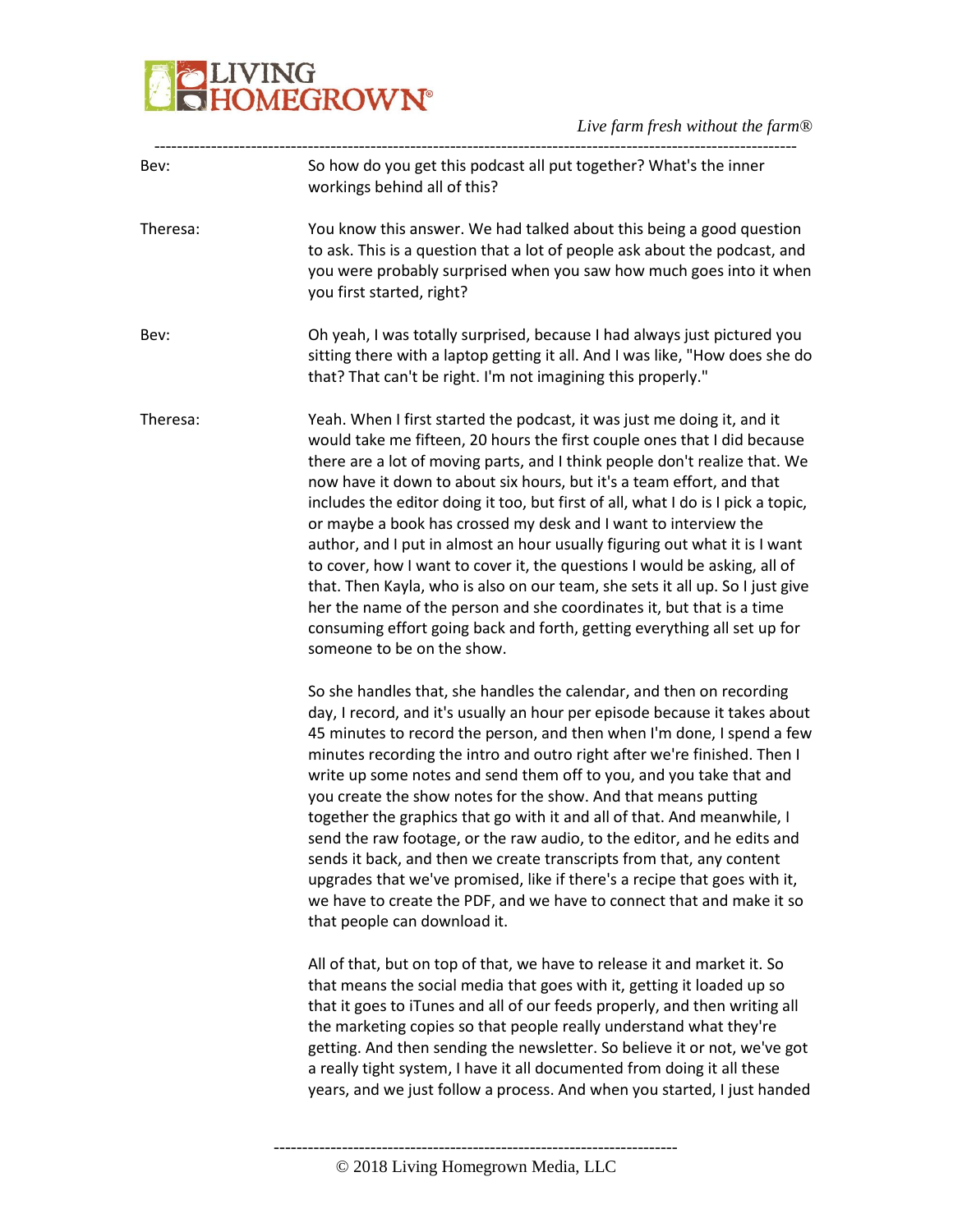

|          | you the process and you nailed it, got the first episode you ever did out<br>the door on time, so we have it really detailed out. But it's a fair, now,<br>to do, but we have it pretty tight. I think it takes about six hours per<br>episode to produce one episode.                                                                                                                                                                                                                                                                                                                                                                                                                                                                                                                                                                                                                        |
|----------|-----------------------------------------------------------------------------------------------------------------------------------------------------------------------------------------------------------------------------------------------------------------------------------------------------------------------------------------------------------------------------------------------------------------------------------------------------------------------------------------------------------------------------------------------------------------------------------------------------------------------------------------------------------------------------------------------------------------------------------------------------------------------------------------------------------------------------------------------------------------------------------------------|
| Bev:     | That sounds about right. And from how many people are touching it,<br>four or five?                                                                                                                                                                                                                                                                                                                                                                                                                                                                                                                                                                                                                                                                                                                                                                                                           |
| Theresa: | Yeah.                                                                                                                                                                                                                                                                                                                                                                                                                                                                                                                                                                                                                                                                                                                                                                                                                                                                                         |
| Bev:     | It's kind of amazing.                                                                                                                                                                                                                                                                                                                                                                                                                                                                                                                                                                                                                                                                                                                                                                                                                                                                         |
| Theresa: | Yeah, exactly, and with each person's touch, it helps make it a better<br>show because we're proofreading each other, we have ideas we bounce<br>off of each other, so I love now that it's a team effort. But yeah, when<br>you're first starting with a podcast and you're having to do it all yourself,<br>it can be really overwhelming, plus you probably  you wouldn't have<br>all the bells and whistles that mine has now. We have special different<br>types of ways that we promote it, we have the special PDFs that we<br>have included, we have very detailed show notes, we have the<br>transcript, all of that is not something that I would recommend for<br>someone who is first starting their podcast, but it's something that you<br>can add as you go, and especially if you can get help.<br>People are always surprised, I think they think, "Oh, it just takes you an |
|          | hour, and boom, you're done." It's like, "No."                                                                                                                                                                                                                                                                                                                                                                                                                                                                                                                                                                                                                                                                                                                                                                                                                                                |
| Bev:     | Like you just sit down and record it and type up your notes afterwards<br>yeah.                                                                                                                                                                                                                                                                                                                                                                                                                                                                                                                                                                                                                                                                                                                                                                                                               |
| Theresa: | Even if I recorded it perfectly and there were no mistakes, we still have<br>to add the audio, the music, and adjust the volume between the guest<br>and me. There is still editing to be done even if it's perfect.                                                                                                                                                                                                                                                                                                                                                                                                                                                                                                                                                                                                                                                                          |
| Bev:     | Oh yeah, definitely. And because I do my own podcast, I was really<br>curious when you brought me on board to see how you did everything. I<br>was like, "Man, I know I'm not doing this as efficiently as I could be."                                                                                                                                                                                                                                                                                                                                                                                                                                                                                                                                                                                                                                                                       |
| Theresa: | Well nobody does it efficiently to begin with. I think your podcast is<br>great, and I know you're doing all of that yourself right now, but I wasn't<br>efficient at the beginning either. I finally  I was horribly inefficient, and<br>I finally started realizing, "I'm doing this every single week and trying to<br>remember all the things." So first, I started out with just a checklist, so<br>did you do this, did you do this, I was just checking off myself. But then<br>when I wanted to have help, that was tricky, like what part do I hand                                                                                                                                                                                                                                                                                                                                  |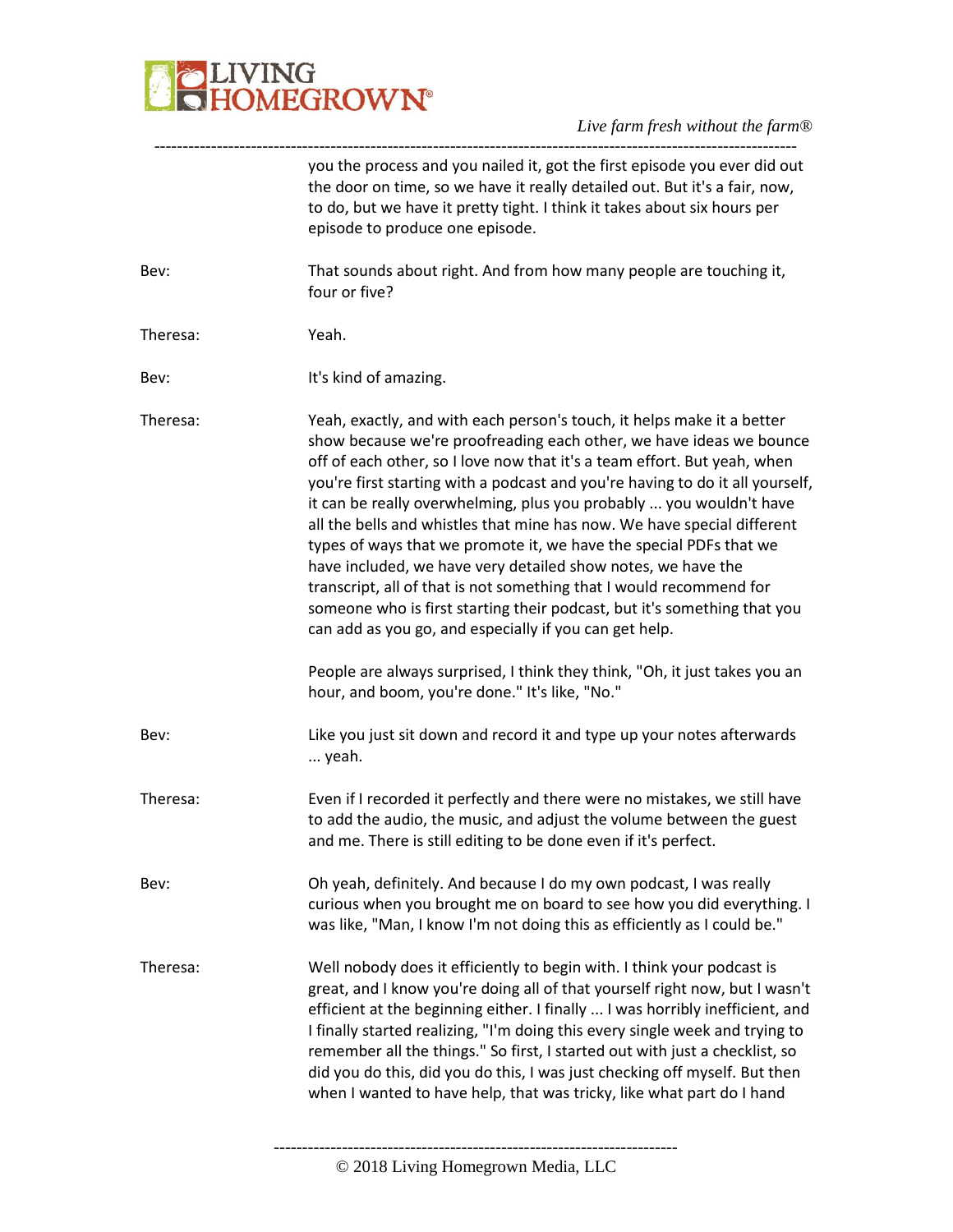# **BELIVING**<br>**BELIVING**<br> **BELIVING**

|          | off? One of the last things I handed off was editing, and you know<br>because I went through how many editors before we found one that I<br>liked, because nobody edit  see we'll edit that out, but nobody edits it<br>as well as you do because you care the most for it, so it's hard. In fact, I<br>think I'll leave that in because that was funny.                                                                                                                                                                                                                                                                                                                                                                                                                                 |
|----------|------------------------------------------------------------------------------------------------------------------------------------------------------------------------------------------------------------------------------------------------------------------------------------------------------------------------------------------------------------------------------------------------------------------------------------------------------------------------------------------------------------------------------------------------------------------------------------------------------------------------------------------------------------------------------------------------------------------------------------------------------------------------------------------|
| Bev:     | I definitely agree. I keep talking about handing off the editing, and I'm<br>like, I know that's always the thing that frees up the most time, but<br>nobody cares about it as much as I do.                                                                                                                                                                                                                                                                                                                                                                                                                                                                                                                                                                                             |
| Theresa: | Right. And there's certain things that you like and don't like, so it takes<br>some time for people to learn that.                                                                                                                                                                                                                                                                                                                                                                                                                                                                                                                                                                                                                                                                       |
| Bev:     | So what is the future of Living Homegrown? What are your dreams and<br>aspirations for all of this?                                                                                                                                                                                                                                                                                                                                                                                                                                                                                                                                                                                                                                                                                      |
| Theresa: | My dreams and aspirations. Really the reason I started Living<br>Homegrown, the podcast and the website, was because I wanted to<br>really help people live this type of lifestyle because I love it and people<br>sometimes think they can't live farm fresh unless they are a farmer. And<br>I wanted people to realize that all they have to do is be closer to their<br>food somehow, whether they're buying it from the farmer's market, or<br>they're growing it themselves, but understanding the seasonality of the<br>food that they're eating, and understanding the nuances of flavor. They<br>can have all of that and have the farm to table lifestyle without having<br>the farm part.                                                                                     |
|          | So I definitely want to continue teaching people that, and continue<br>growing my membership, and continue with this podcast. I think<br>everything with Living Homegrown is just going to be about reaching<br>more people and a larger audience. So I'm really, really pumped about<br>helping people so that they're living a lifestyle that supports their own<br>health, but also the health of the planet. Locally sourced, seasonal,<br>packed with flavor and nutrition, organic, non GMO, all of that tied<br>together in one package of living farm fresh, that's what I want to share<br>with the world, and get more people to realize that it's possible for<br>everybody, no matter where you live, or how big or how small your<br>backyard space, you can live this too. |
|          | Well, I hope you enjoyed that interview. That was Bev Ross interviewing<br>me, and everything that we talked about, including different seeds and<br>different plants that I mentioned are in the show notes for today's<br>episode. To get to the show notes, you just go to<br>LivingHomegrown.com/151, and I'll have everything there for you. As a<br>reminder, today's podcast episode was brought to you by my Living                                                                                                                                                                                                                                                                                                                                                              |